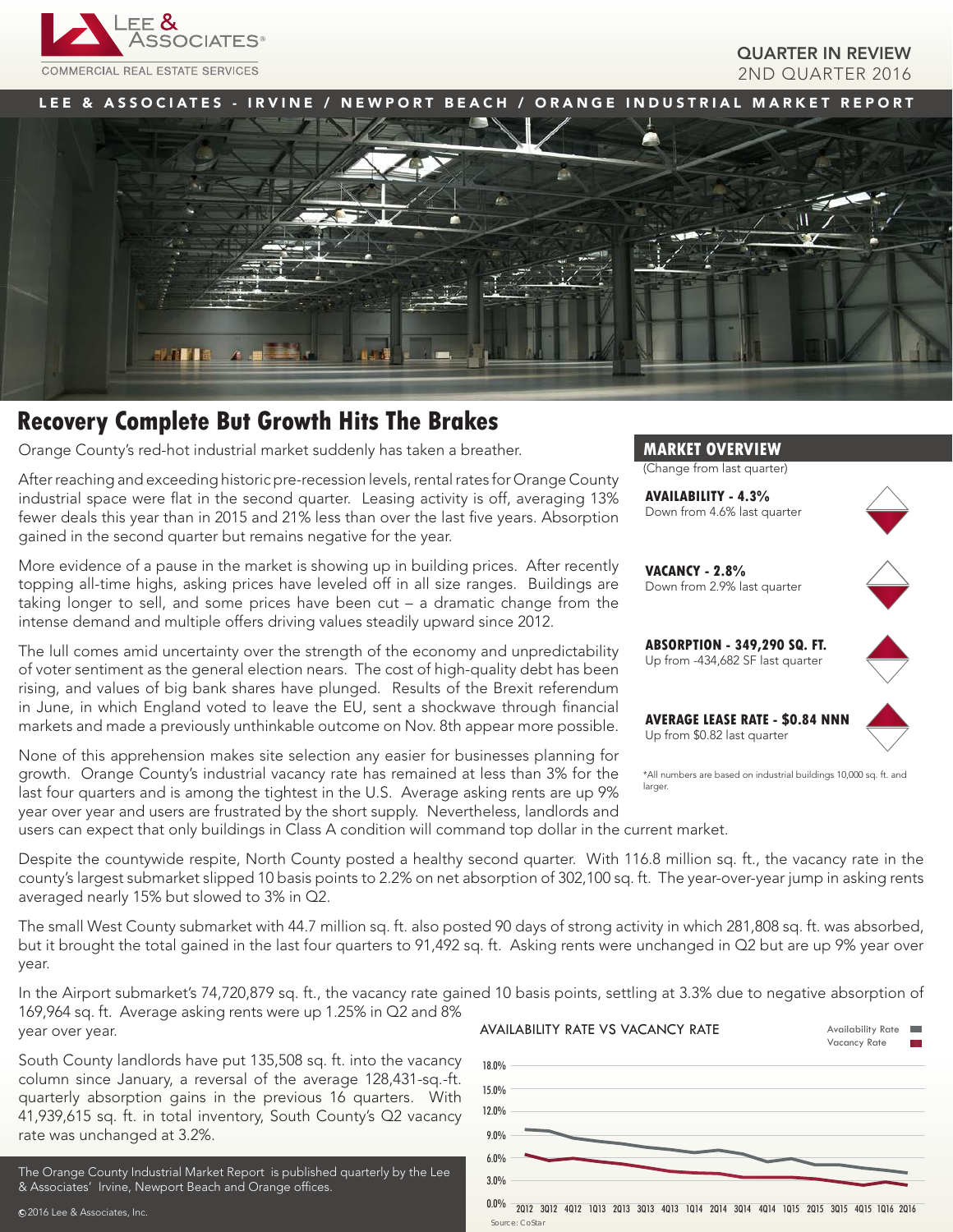#### NUMBER OF LEASES EXECUTED FOR THE QUARTER BY SUBMARKET



COUNTY WIDE NET ABSORPTION



Source: CoStar



North County West County Airport Area South County Outlying OC





Source: EDD 04/15 05/15 06/15 07/15 08/15 09/15 10/15 11/15 12/15 01/16 02/16 03/16 04/16 05/16







2Q13 3Q13 4Q13 1Q14 2Q14 3Q14 4Q14 1Q15 2Q15 3Q15 4Q15 1Q16 2Q16

 $Q_2$ 

Source: CoStar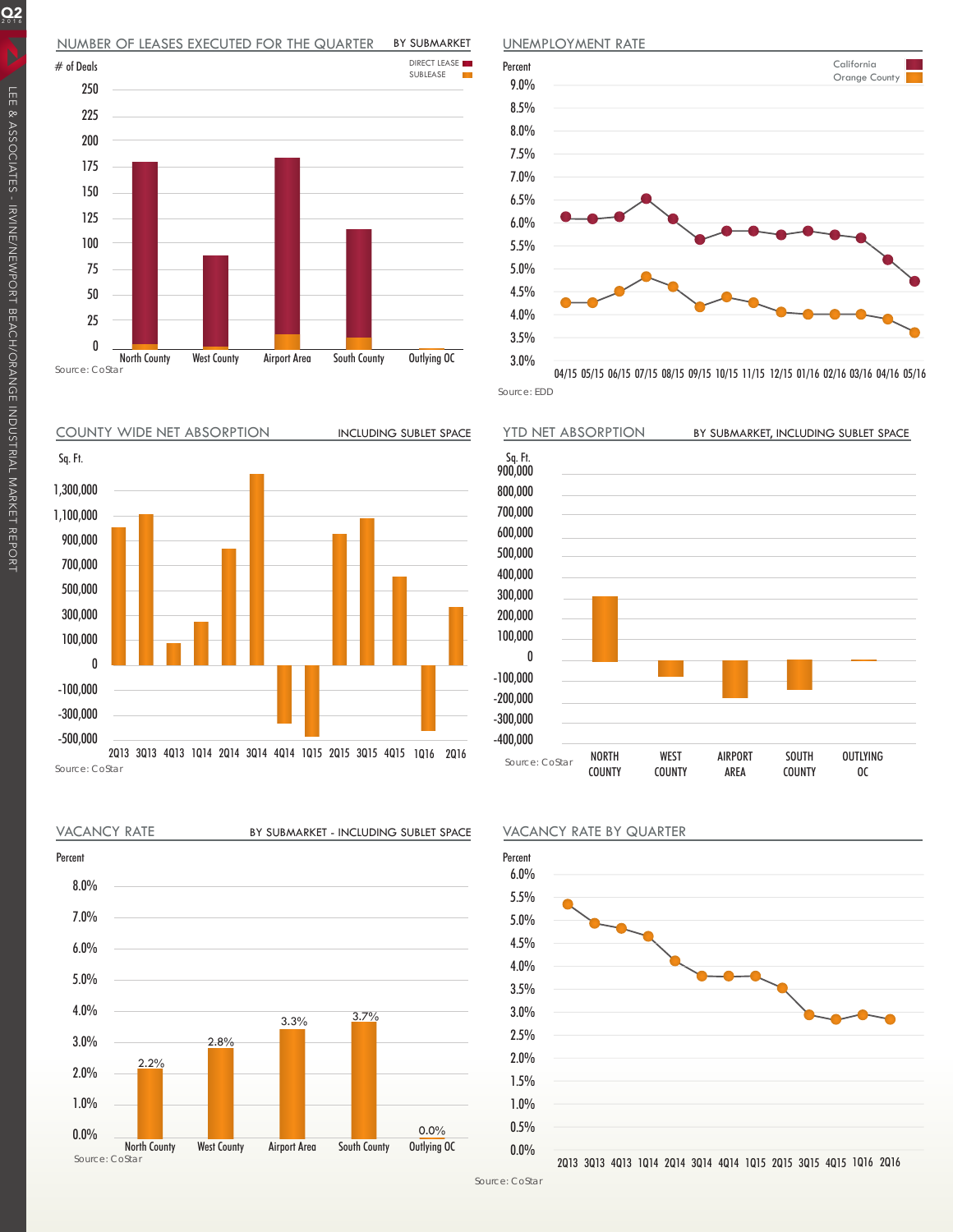BY SUBMARKET

AVERAGE NNN LEASE RATES BY QUARTER





## **COMPLETED LEE & ASSOCIATES TRANSACTIONS**







Lease Transactions 2Q 16

| <b>PROPERTY</b>                        | SF.     | <b>TENANT</b>                                | <b>LANDLORD</b>                  | <b>REPRESENTING BROKERS</b>          |  |  |  |  |  |  |  |
|----------------------------------------|---------|----------------------------------------------|----------------------------------|--------------------------------------|--|--|--|--|--|--|--|
| 3310 E. Miraloma<br>Anaheim, CA        | 319.174 | <b>Bunzl Distribution</b><br>California, LLC | <b>Clarion Partners</b>          | Jedd Zaun represented the Tenant.    |  |  |  |  |  |  |  |
| 330 S. Hale Avenue<br>Fullerton, CA    | 90.336  | OSC Automotive, Inc.                         | Eastgroup Properties,<br>LP      | Justin Smith represented the Tenant. |  |  |  |  |  |  |  |
| 14380 Industry Circle<br>La Mirada, CA | 74.349  | California Hi-Lites                          | Suddath Global<br>Logistics, LLC | Rob Leiter represented the Tenant.   |  |  |  |  |  |  |  |



## Sale Transactions 2Q 16





| <b>PROPERTY</b>                          | বেন    | <b>BUYER</b>                  | <b>SELLER</b>                       | <b>REPRESENTING BROKERS</b>                               |
|------------------------------------------|--------|-------------------------------|-------------------------------------|-----------------------------------------------------------|
| 7012 Belgrave Avenue<br>Garden Grove, CA | 44.000 | SoCal Belgrave, LLC           | Disruptive<br>Investments, LLC      | Jim Snyder represented both Buyer and<br>Seller.          |
| 955 Columbia<br>43,200<br>Brea, CA       |        | Millennium<br>Investment, LLC | Gerard Roof Products,<br><b>LLC</b> | Allen Buchanan represented the Seller.                    |
| 15 Argonaut<br>Aliso Viejo, CA           | 41.519 | Berdan Holdings, LLC          | Cordia, LLC                         | Kurt Bruggeman and Ryan Swanson<br>represented the Buyer. |

 $Q_2$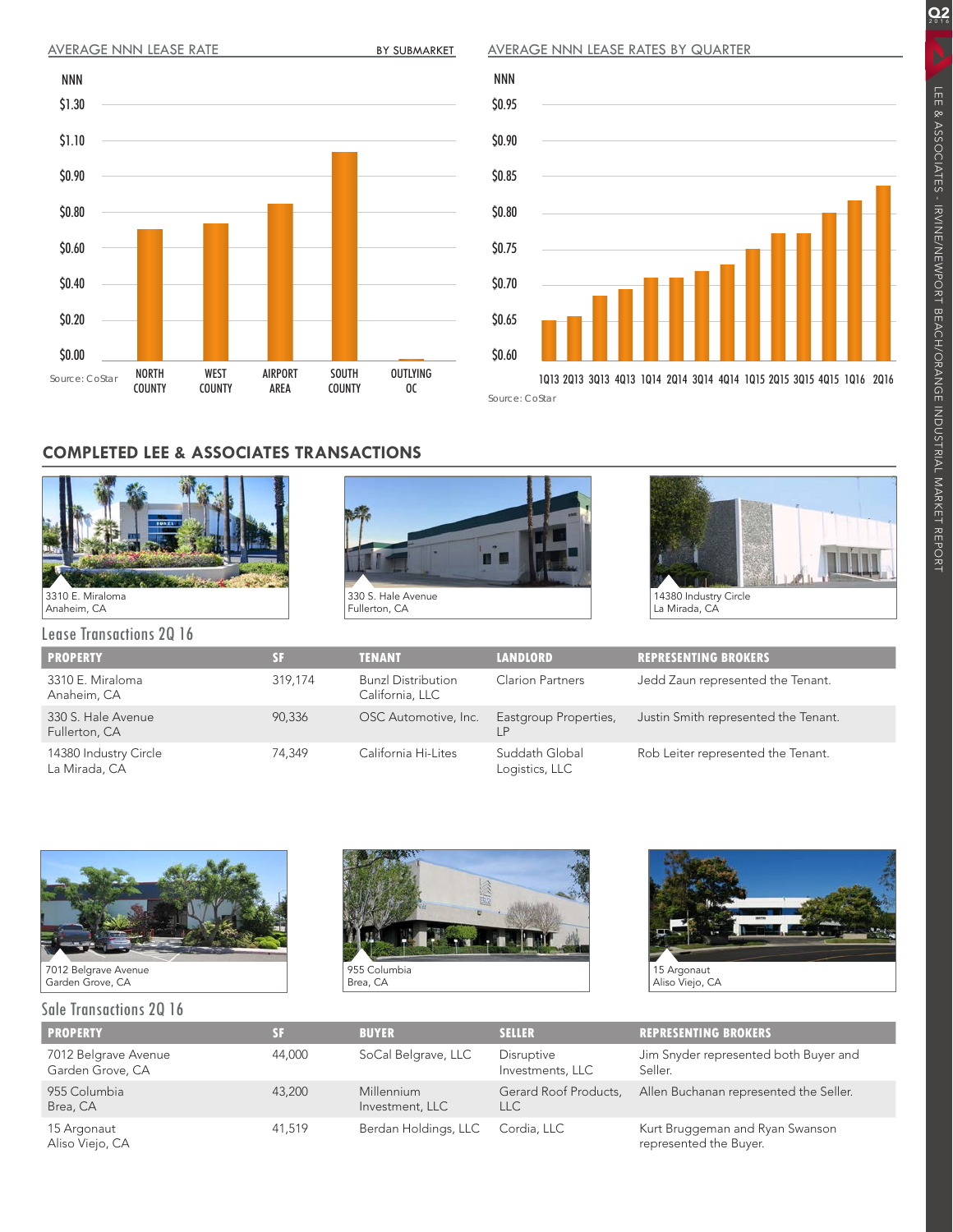|                               | <b>Bldg</b><br>Count | SF<br><b>RBA</b> | <b>Total SF</b><br><b>Available</b> | Avail.<br>Rate | <b>Total SF</b><br><b>Vacant</b> | <b>Total Vac.</b><br>Rate | <b>Direct SF</b><br><b>Vacant</b> | <b>Direct</b><br>Vac. Rate | <b>Net</b><br><b>Absorption</b> | <b>YTD Net</b><br><b>Absorption</b> | <b>SF Avail</b><br><b>Sublease</b> | <b>SF Vacant</b><br><b>Sublease</b> | <b>Avg Asking</b><br><b>Lease Rate</b> | <b>SF Under</b><br>Construction |
|-------------------------------|----------------------|------------------|-------------------------------------|----------------|----------------------------------|---------------------------|-----------------------------------|----------------------------|---------------------------------|-------------------------------------|------------------------------------|-------------------------------------|----------------------------------------|---------------------------------|
| <b>BY CITY</b>                |                      |                  |                                     |                |                                  |                           |                                   |                            |                                 |                                     |                                    |                                     |                                        |                                 |
| <b>Aliso Viejo</b>            | 57                   | 1,742,524        | 51,506                              | 3.0%           | 52,277                           | 3.0%                      | 17,684                            | 1.0%                       | (13,075)                        | 34,197                              | 13,986                             | 34,593                              | \$1.17 NNN                             | $-0-$                           |
| Anaheim                       | 1,443                | 46,020,805       | 1,245,559                           | 2.7%           | 876,773                          | 1.9%                      | 870,283                           | 1.8%                       | 253,959                         | 418,220                             | 16,270                             | 6,490                               | \$0.76 NNN                             | $-0-$                           |
| <b>Brea</b>                   | 299                  | 12,757,727       | 690,665                             | 5.4%           | 558,669                          | 4.4%                      | 552,211                           | 4.3%                       | 36,626                          | (99, 136)                           | 75,939                             | 6,458                               | \$0.68 NNN                             | $-0-$                           |
| <b>Buena Park</b>             | 204                  | 14,128,606       | 299,318                             | 2.1%           | 181,549                          | 1.3%                      | 181,549                           | 1.3%                       | 23,369                          | (3,894)                             | 160,579                            | $-0-$                               | \$0.64 NNN                             | $-0 -$                          |
| <b>Capistrano Beach</b>       | $\mathbf{1}$         | 35,486           | $-0-$                               | 0.0%           | $-0-$                            | $-0 -$                    | $-0-$                             | $-0 -$                     | $-0 -$                          | $-0-$                               | $-0-$                              | $-0-$                               | $-0 -$                                 | $-0-$                           |
| <b>Costa Mesa</b>             | 396                  | 10,729,743       | 643,209                             | 6.0%           | 507,555                          | 4.5%                      | 468,852                           | 4.5%                       | (909)                           | (18,003)                            | 64,446                             | 38,703                              | \$1.03 NNN                             | $-0 -$                          |
| <b>Cypress</b>                | 102                  | 6,532,938        | 777,737                             | 11.9%          | 304,285                          | 4.7%                      | 275,071                           | 4.2%                       | (105,089)                       | (40, 422)                           | 177,796                            | 29,214                              | \$0.81 NNN                             | $-0-$                           |
| <b>Dana Point</b>             | 1                    | 12,000           | $-0-$                               | 0.0%           | $-0-$                            | $-0 -$                    | $-0-$                             | $-0 -$                     | 2,106                           | 2,106                               | $-0-$                              | $-0-$                               | $-0 -$                                 | $-0-$                           |
| <b>Foothill Ranch</b>         | 50                   | 3,594,451        | 285,707                             | 7.9%           | 378,688                          | 5.1%                      | 373,580                           | 5.0%                       | (130, 209)                      | (310,096)                           | 37,807                             | 5,108                               | \$0.88 NNN                             | $-0 -$                          |
| <b>Fountain Valley</b>        | 205                  | 5,072,962        | 47,005                              | 0.9%           | 151,942                          | 2.9%                      | 151,942                           | 2.9%                       | (6, 299)                        | 71,644                              | $-0-$                              | $-0-$                               | \$0.83 NNN                             | $-0-$                           |
| <b>Fullerton</b>              | 354                  | 20,106,276       | 1,022,568                           | 5.1%           | 758,745                          | 3.7%                      | 656,457                           | 3.2%                       | (83,019)                        | (123, 148)                          | 130,128                            | 102,288                             | \$0.61 NNN                             | $-0 -$                          |
| <b>Garden Grove</b>           | 379                  | 12,843,959       | 636,644                             | 5.0%           | 208,031                          | 1.7%                      | 202,031                           | 1.6%                       | 26,935                          | 5,099                               | 40,304                             | 6,000                               | \$0.68 NNN                             | $-0-$                           |
| <b>Huntington Beach</b>       | 550                  | 15,583,231       | 596,025                             | 3.8%           | 518,113                          | 3.5%                      | 487,883                           | 3.3%                       | 314,104                         | (29, 485)                           | 24,693                             | 30,230                              | \$0.69 NNN                             | 41,668                          |
| Irvine                        | 1,028                | 38,763,747       | 2,235,676                           | 5.8%           | 1,238,060                        | 3.0%                      | 1,168,164                         | 2.8%                       | (33,742)                        | 123,797                             | 199,211                            | 69,896                              | \$1.13 NNN                             | $-0 -$                          |
| La Habra                      | 104                  | 3,150,208        | 68,421                              | 2.2%           | 43,508                           | 1.4%                      | 43,508                            | 1.4%                       | (3, 559)                        | (7, 221)                            | $-0-$                              | $-0-$                               | $-0 -$                                 | $-0-$                           |
| La Palma                      | 17                   | 1,859,689        | 70,200                              | 3.8%           | 145,200                          | 7.8%                      | 145,200                           | 7.8%                       | 18,846                          | (33, 266)                           | $-0-$                              | $-0-$                               | $-0 -$                                 | $-0 -$                          |
| Ladera Ranch                  | 1                    | 21,784           | $-0-$                               | 0.0%           | $-0-$                            | $-0 -$                    | $-0-$                             | $-0 -$                     | $-0 -$                          | $-0 -$                              | $-0-$                              | $-0-$                               | $-0-$                                  | $-0-$                           |
| Laguna Beach                  | 3                    | 51,768           | 4,920                               | 9.5%           | 4,920                            | 9.5%                      | 4,920                             | 9.5%                       | (1,640)                         | (1,640)                             | $-0-$                              | $-0-$                               | $-0 -$                                 | $-0-$                           |
| Laguna Hills                  | 111                  | 2,204,712        | 83,861                              | 3.8%           | 69,923                           | 2.4%                      | 69,923                            | 2.4%                       | (10,061)                        | (1,705)                             | 4,625                              | $-0-$                               | \$1.16 NNN                             | $-0 -$                          |
| Laguna Niguel                 | 38                   | 753,408          | 18,430                              | 2.4%           | 9,395                            | 1.1%                      | 9,395                             | 1.1%                       | 122                             | (12, 286)                           | 1,368                              | $-0-$                               | \$1.55 NNN                             | $-0-$                           |
| Laguna Woods                  | 1                    | 20,178           | - 0 -                               | 0.0%           | $-0-$                            | $-0 -$                    | $-0-$                             | $-0 -$                     | $-0 -$                          | $-0-$                               | $-0-$                              | $-0-$                               | $-0 -$                                 | $-0 -$                          |
| <b>Lake Forest</b>            | 181                  | 5,036,393        | 344,209                             | 6.8%           | 205,529                          | 3.3%                      | 192,390                           | 3.0%                       | 104,873                         | 118,066                             | 22,153                             | 13,139                              | \$0.92 NNN                             | $-0-$                           |
| <b>Los Alamitos</b>           | 107                  | 3,104,417        | 63,982                              | 2.1%           | 28,565                           | 1.3%                      | 28,565                            | 0.9%                       | (732)                           | (12, 534)                           | 12,600                             | $-0-$                               | \$1.61 NNN                             | $-0$ .                          |
| <b>Mission Viejo</b>          | 57                   | 1,329,130        | 49,662                              | 3.7%           | 45,383                           | 3.4%                      | 45,383                            | 3.4%                       | 3,312                           | (16, 342)                           | 3,475                              | $-0-$                               | \$0.99 NNN                             | $-0 -$                          |
| <b>Newport Beach</b>          | 49                   | 1,022,698        | 12,420                              | 1.2%           | 14,920                           | 1.5%                      | 14,920                            | 1.5%                       | 9,811                           | 2,894                               | $-0-$                              | $-0-$                               | $-0 -$                                 | $-0-$                           |
| Orange                        | 568                  | 14,207,700       | 177,250                             | 1.2%           | 80,306                           | 0.6%                      | 77,706                            | 0.6%                       | 39,905                          | 75,834                              | 41,397                             | 2,600                               | \$0.81 NNN                             | $-0 -$                          |
| Placentia                     | 170                  | 4,217,667        | 102,109                             | 2.4%           | 11,811                           | 0.5%                      | 11,811                            | 0.5%                       | 10,833                          | 53,839                              | $-0-$                              | $-0-$                               | \$0.74 NNN                             | $-0 -$                          |
| <b>Rancho Santa Margarita</b> | 84                   | 2,722,741        | 38,349                              | 1.4%           | 4,340                            | 0.2%                      | 4,340                             | 0.2%                       | $-0 -$                          | (537)                               | 6,391                              | $-0-$                               | \$0.95 NNN                             | $-0$ .                          |
| San Clemente                  | 120                  | 2,782,698        | 218,932                             | 7.9%           | 148,560                          | 5.3%                      | 122,560                           | $4.4\%$                    | (56, 015)                       | (66, 156)                           | 17,450                             | 26,000                              | \$1.02 NNN                             | - 0 -                           |
| San Juan Capistrano           | 78                   | 1,762,915        | 39,023                              | 2.5%           | 26,129                           | 1.5%                      | 26,129                            | 1.5%                       | 3,904                           | 14,056                              | 15,794                             | $-0-$                               | \$1.11 NNN                             | $-0 -$                          |
| Santa Ana                     | 1,120                | 31,805,735       | 1,516,519                           | 4.8%           | 797,296                          | 2.7%                      | 760,896                           | 2.5%                       | 19,080                          | 86,929                              | 43,647                             | 36,400                              | \$0.70 NNN                             | $-0 -$                          |
| Seal Beach                    | 13                   | 992,679          | 67,667                              | 6.8%           | $-0-$                            | $-0 -$                    | $-0-$                             | $-0 -$                     | $-0 -$                          | $-0 -$                              | $-0-$                              | $-0-$                               | \$0.73 NNN                             | $-0 -$                          |
| Stanton                       | 73                   | 1,377,219        | 8,704                               | 0.6%           | 13,499                           | 1.0%                      | 13,499                            | 1.0%                       | (12, 299)                       | (10,619)                            | $-0-$                              | - 0 -                               | $-0 -$                                 | - 0 -                           |
| Tustin                        | 187                  | 7,410,399        | 436,264                             | 5.9%           | 347,433                          | 4.7%                      | 345,581                           | 4.7%                       | (125, 876)                      | (326, 219)                          | 14,266                             | 1,852                               | \$0.83 NNN                             | $-0 -$                          |
| Westminster                   | 84                   | 2,384,511        | 20,430                              | 0.9%           | 26,200                           | 1.1%                      | 26,200                            | 1.1%                       | 40,043                          | 33,136                              | 12,044                             | $-0-$                               | \$0.83 NNN                             | $-0 -$                          |
| Yorba Linda                   | 84                   | 2,243,878        | 109,675                             | 4.9%           | 77,755                           | 3.5%                      | 77,755                            | 3.5%                       | 23,986                          | (12,500)                            | $-0-$                              | $-0-$                               | \$1.17 NNN                             | $-0 -$                          |
| <b>Orange County Totals</b>   | 8,319                | 278,384,982      | 11,982,646                          | 4.3%           | 7,835,359                        | 2.8%                      | 7,426,388                         | 2.7%                       | 349,290                         | (85, 392)                           | 1,136,369                          | 408,971                             | \$0.84 NNN                             | 41,668                          |

LEE & ASSOCIATES - IRVINE/NEWPORT BEACH/ORANGE INDUSTRIAL MARKET REPORT

LEE & ASSOCIATES - IRMENENEMENT BEACH/ORANGE INDUSTRIAL MARKET REPORT

**Q2** 

|                               | <b>Bldg</b><br>Count | SF<br><b>RBA</b> | <b>Total SF</b><br>Available | Avail.<br>Rate | <b>Total SF</b><br><b>Vacant</b> | <b>Total Vac.</b><br><b>Rate</b> | Direct SF<br>Vacant | <b>Direct</b><br>Vac. Rate | <b>Net</b><br><b>Absorption</b> | <b>YTD Net</b><br><b>Absorption</b> | <b>SF Avail</b><br><b>Sublease</b> | <b>SF Vacant</b><br><b>Sublease</b> | <b>Avg Asking</b><br><b>Lease Rate</b> | <b>SF Under</b><br><b>Construction</b> |
|-------------------------------|----------------------|------------------|------------------------------|----------------|----------------------------------|----------------------------------|---------------------|----------------------------|---------------------------------|-------------------------------------|------------------------------------|-------------------------------------|----------------------------------------|----------------------------------------|
| <b>BY AREA</b>                |                      |                  |                              |                |                                  |                                  |                     |                            |                                 |                                     |                                    |                                     |                                        |                                        |
| <b>North Orange County</b>    | 3,225                | 16,822,867       | 3,715,565                    | 3.2%           | 2,589,116                        | 2.2%                             | 2,471,280           | 2.1%                       | 302,100                         | 301,994                             | 424,313                            | 117,836                             | \$0.70 NNN                             | $-0-$                                  |
| <b>West Orange County</b>     | 1,326                | 44,714,716       | 2,241,389                    | 5.0%           | 1,243,893                        | 2.8%                             | 1,178,449           | 2.6%                       | 281,808                         | (88,091)                            | 267,437                            | 65,444                              | \$0.72 NNN                             | 41,668                                 |
| <b>Airport Area</b>           | 2,506                | 74,720,879       | 3,734,302                    | 5.0%           | 2,458,645                        | 3.3%                             | 2,366,176           | 3.2%                       | (169,964)                       | (163,787)                           | 180,311                            | 92,469                              | \$0.81 NNN                             | $-0-$                                  |
| <b>South Orange County</b>    | 1,261                | 41,939,615       | 2,291,390                    | 5.5%           | 1,543,705                        | 3.7%                             | 1,410,483           | 3.4%                       | (64, 654)                       | (135,508)                           | 264,308                            | 133,222                             | \$1.08 NNN                             | $-0 -$                                 |
| <b>Outlying Orange County</b> |                      | 186,905          | $-0-$                        | $-0-$          | $-0-$                            | $-0-$                            | $-0-$               | $-0-$                      | $-0-$                           | $-0-$                               | $-0-$                              | $-0-$                               | $-0-$                                  | $-0 -$                                 |
| Orange County Totals          | 8,319                | 278.384.982      | 11.982.646                   | 4.3%           | 7,835,359                        | 2.8%                             | 7,426,388           | 2.7%                       | 349,290                         | (85, 392)                           | 1,136,369                          | 408,971                             | \$0.84 NNN                             | 41,668                                 |